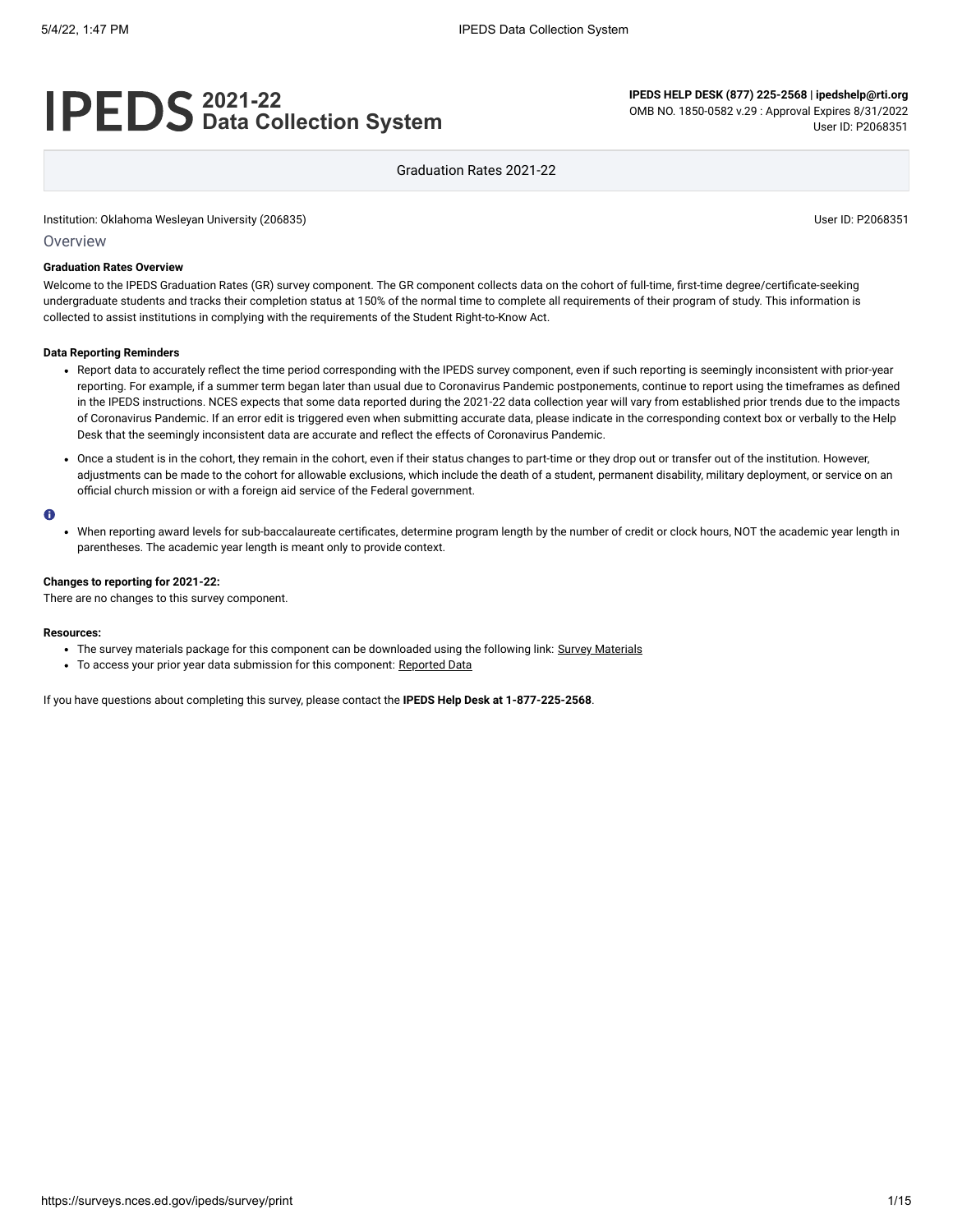# Section I - Establishing cohorts

# **Establishing cohorts**

Based on your institution's response to the predominant calendar system question (B3) on the Institutional Characteristics Header survey component from the IPEDS Fall 2021 data collection,

| your institution must report graduation rates data using a:                                                                                                             | <b>Fall Cohort</b> |
|-------------------------------------------------------------------------------------------------------------------------------------------------------------------------|--------------------|
| A fall cohort is used by institutions with standard academic terms (semester, trimester, quarter, 4-1-4). A full-year cohort is used by institutions offering primarily |                    |

occupational/vocational programs and operating on a continuous basis.

Reporting Reminder:

- Report Hispanic/Latino individuals of any race as Hispanic/Latino
- Report race for non-Hispanic/Latino individuals only

NOTE: Reporting using the new race/ethnicity categories is now mandatory. On this screen you will need to revise your preloaded 2015 cohort of [full-time](javascript:openglossary(259)), [first-time](javascript:openglossary(241)) [degree/certificate-seeking](javascript:openglossary(171)) [undergraduate](javascript:openglossary(677)) students to the new race/ethnicity categories (if applicable). For [information and assistance with](https://nces.ed.gov/ipeds/report-your-data/resource-center-race-ethnicity) this, please visit the IPEDS Race/Ethnicity Information Center.

#### **Men**

| Screen 1 of 2                             | Cohort year 2015 |                |  |
|-------------------------------------------|------------------|----------------|--|
|                                           | Initial cohort   | Revised cohort |  |
|                                           |                  | (Column 01)    |  |
| Nonresident alien                         | $\overline{2}$   | 5 <sup>1</sup> |  |
| Hispanic/Latino                           | 12               | 22             |  |
| American Indian or Alaska Native          | 13               | 5 <sup>5</sup> |  |
| Asian                                     | $\overline{2}$   | $\mathbf 0$    |  |
| <b>Black or African American</b>          | 22               | 15             |  |
| Native Hawaiian or Other Pacific Islander | $\mathbf 0$      | $\overline{0}$ |  |
| White                                     | 62               | 52             |  |
| Two or more races                         | 0                | 14             |  |
| Race and ethnicity unknown                | $\overline{2}$   | $\overline{2}$ |  |
| <b>Total men</b>                          | 115              | 115            |  |

| Screen 1 of 2                             | Cohort year 2015 |                |  |
|-------------------------------------------|------------------|----------------|--|
|                                           | Initial cohort   | Revised cohort |  |
|                                           |                  | (Column 01)    |  |
| Nonresident alien                         | ٠                | 1              |  |
| Hispanic/Latino                           | 5                | 9              |  |
| American Indian or Alaska Native          | 8                | 5              |  |
| Asian                                     | 1                | $\overline{0}$ |  |
| <b>Black or African American</b>          | 8                | 7              |  |
| Native Hawaiian or Other Pacific Islander | $\overline{2}$   | $\mathbf 0$    |  |
| White                                     | 49               | 45             |  |
| Two or more races                         | $\mathbf{0}$     | 7 <sup>1</sup> |  |
| Race and ethnicity unknown                | $\mathbf 0$      | 0 <sup>1</sup> |  |
| <b>Total women</b>                        | 74               | 74             |  |
|                                           |                  |                |  |

| Total men<br>· women | 189 | 189 |
|----------------------|-----|-----|
|                      |     |     |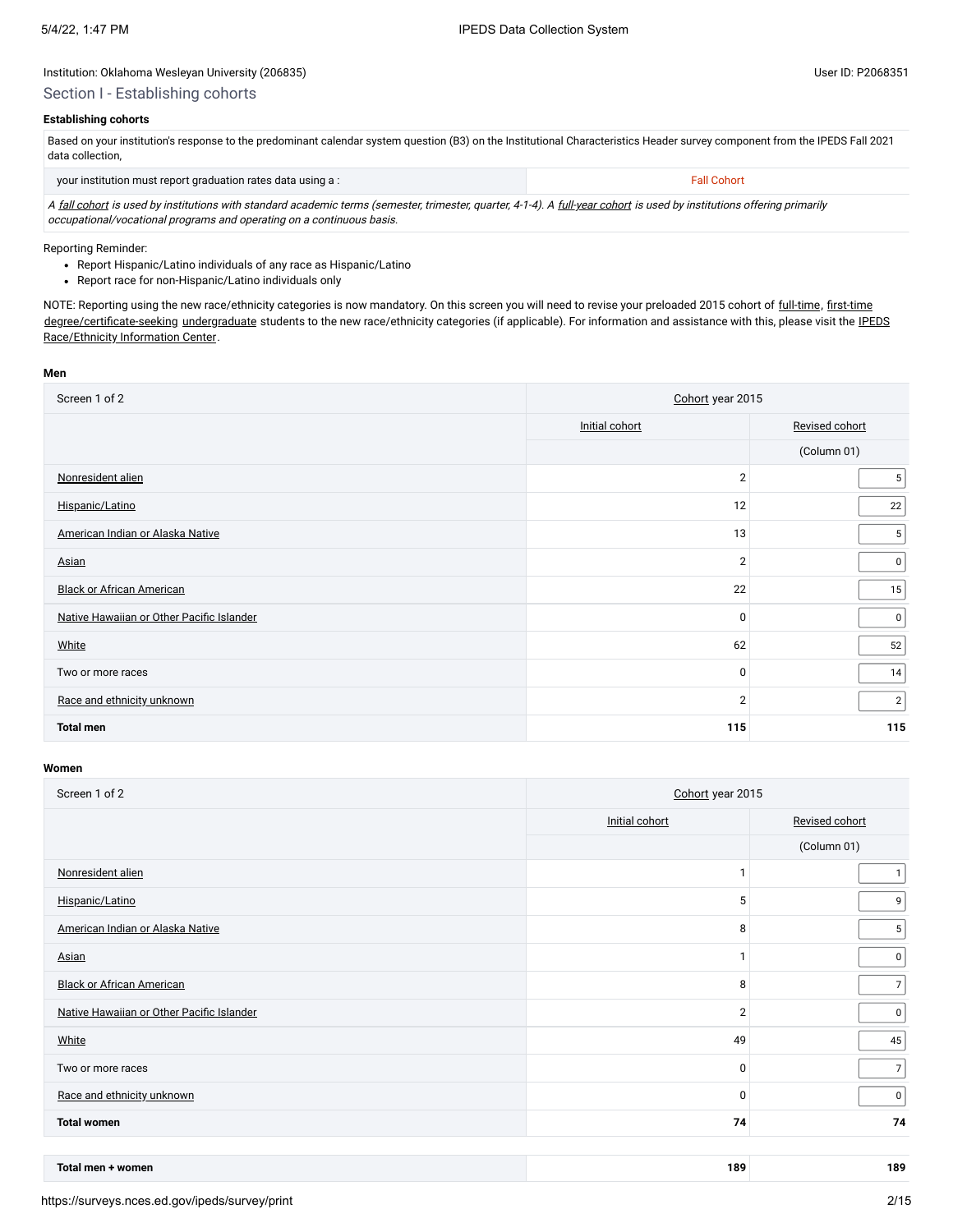# Section I - Establishing cohorts

- Incoming students seeking a [bachelor's](javascript:openglossary(77)) degree [should be reported in Column 02.](javascript:openglossary(259)) Column 03 will then be generated for you. Column 03 is meant to include any fulltime, [first-time](javascript:openglossary(241)) entering students who were seeking a degree or certificate other than a bachelor's degree, such as an [associate's](javascript:openglossary(55)) degree or undergraduate certificate.
- If you have no changes to the preloaded data on this screen, click the "Save and Next" button to generate additional screens for reporting completers and transfers/exclusions.

# **Establishing cohorts**

- Report Hispanic/Latino individuals of any race as Hispanic/Latino
- Report race for non-Hispanic/Latino individuals only

### **Men**

| Screen 2 of 2                             |                |                                                      | Cohort year 2015                                                                                                  |
|-------------------------------------------|----------------|------------------------------------------------------|-------------------------------------------------------------------------------------------------------------------|
|                                           | Cohort         | Bachelor's or equivalent<br>degree-seeking subcohort | Other degree/certificate-seeking<br>subcohort<br>(Cohort minus Bachelor's or equivalent degree-seeking subcohort) |
|                                           | (Column 01)    | (Column 02)                                          | (Column 03)                                                                                                       |
| Nonresident alien                         | 5              | 5                                                    | 0                                                                                                                 |
| Hispanic/Latino                           | 22             | 22                                                   | 0                                                                                                                 |
| American Indian or Alaska Native          | 5              | 5                                                    | 0                                                                                                                 |
| <b>Asian</b>                              | $\Omega$       | 0                                                    | 0                                                                                                                 |
| <b>Black or African American</b>          | 15             | 15                                                   | 0                                                                                                                 |
| Native Hawaiian or Other Pacific Islander | $\Omega$       | 0                                                    | 0                                                                                                                 |
| White                                     | 52             | 52                                                   | 0                                                                                                                 |
| Two or more races                         | 14             | 14                                                   | 0                                                                                                                 |
| Race and ethnicity unknown                | $\overline{2}$ | $\overline{2}$                                       | 0                                                                                                                 |
| <b>Total men</b>                          | 115            | 115                                                  | 0                                                                                                                 |

| Screen 2 of 2                             |                |                                                      | Cohort year 2015                                                                                                  |
|-------------------------------------------|----------------|------------------------------------------------------|-------------------------------------------------------------------------------------------------------------------|
|                                           | Cohort         | Bachelor's or equivalent<br>degree-seeking subcohort | Other degree/certificate-seeking<br>subcohort<br>(Cohort minus Bachelor's or equivalent degree-seeking subcohort) |
|                                           | (Column 01)    | (Column 02)                                          | (Column 03)                                                                                                       |
| Nonresident alien                         | h              |                                                      | 0                                                                                                                 |
| Hispanic/Latino                           | 9              | 9                                                    | 0                                                                                                                 |
| American Indian or Alaska Native          | 5              | 5                                                    | 0                                                                                                                 |
| Asian                                     | $\mathbf 0$    | $\mathbf 0$                                          | 0                                                                                                                 |
| <b>Black or African American</b>          | $\overline{7}$ | $\overline{7}$                                       | 0                                                                                                                 |
| Native Hawaiian or Other Pacific Islander | $\Omega$       | 0                                                    | 0                                                                                                                 |
| White                                     | 45             | 45                                                   | 0                                                                                                                 |
| Two or more races                         | $\overline{7}$ | $\overline{7}$                                       | 0                                                                                                                 |
| Race and ethnicity unknown                | $\Omega$       | 0                                                    | 0                                                                                                                 |
| <b>Total women</b>                        | 74             | 74                                                   | 0                                                                                                                 |
|                                           |                |                                                      |                                                                                                                   |
| Total men + women                         | 189            | 189                                                  | $\triangledown$ 0                                                                                                 |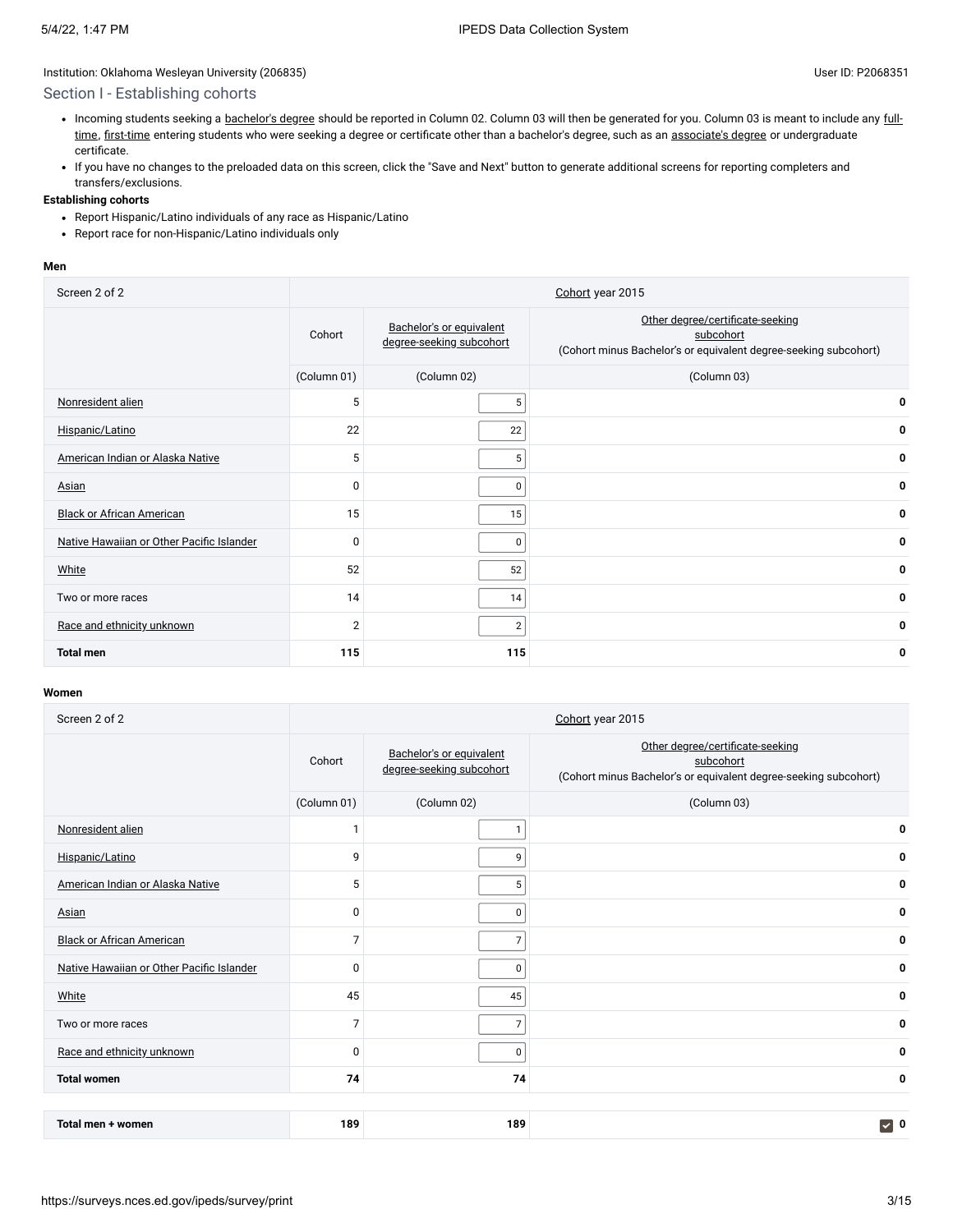# Section II - Bachelor's or equivalent degree-seeking subcohort - Completers within 150%

- In the columns below, report the status of the bachelor's [degree-seeking](javascript:openglossary(79)) subcohort of students listed in Column 10.
- Of the students in Column 10, those who attained a degree or certificate OTHER THAN A BACHELOR'S DEGREE within 150% of the normal time to complete the program as of August 31, 2021 should be reported in either Column 11 or 12, depending on the length of the program completed.
- Of the students in Column 10, those who attained a [bachelor's](javascript:openglossary(77)) degree or equivalent within 150% of normal time should be reported in Column 18.

## **Subcohort of [full-time](javascript:openglossary(259)), [first-time](javascript:openglossary(241)) students seeking a bachelor's or equivalent degree**

- Report Hispanic/Latino individuals of any race as Hispanic/Latino
- Report race for non-Hispanic/Latino individuals only

### **Men**

| Screen 1 of 4                                                 | Cohort year 2015                        |                                                                                         |                                                                                         |                                                      |                                    |  |
|---------------------------------------------------------------|-----------------------------------------|-----------------------------------------------------------------------------------------|-----------------------------------------------------------------------------------------|------------------------------------------------------|------------------------------------|--|
|                                                               | Bachelor's or                           | Subcohort students who completed their program within 150% of normal time to completion |                                                                                         |                                                      |                                    |  |
|                                                               | equivalent degree-<br>seeking subcohort | <b>O</b> Completers of programs of less<br>than 2 academic yrs (or equivalent)          | Completers of programs of at least 2<br>but less than 4 academic yrs (or<br>equivalent) | Completers of<br>bachelor's or<br>equivalent degrees | Total<br>completers<br>within 150% |  |
|                                                               | (Column 10)                             | (Column 11)                                                                             | (Column 12)                                                                             | (Column 18)                                          | (Column 29)                        |  |
| Nonresident alien                                             | 5                                       |                                                                                         |                                                                                         | $\mathbf{1}$                                         | 1                                  |  |
| Hispanic/Latino                                               | 22                                      |                                                                                         |                                                                                         | 5                                                    | 5                                  |  |
| American Indian<br>or Alaska Native                           | 5                                       |                                                                                         |                                                                                         | 0                                                    | 0                                  |  |
| Asian                                                         | $\mathbf{0}$                            |                                                                                         |                                                                                         | 0                                                    | 0                                  |  |
| <b>Black or African</b><br>American                           | 15                                      |                                                                                         |                                                                                         | 0                                                    | 0                                  |  |
| <b>Native Hawaiian</b><br>or Other Pacific<br><b>Islander</b> | $\Omega$                                |                                                                                         |                                                                                         | 0                                                    | 0                                  |  |
| White                                                         | 52                                      |                                                                                         |                                                                                         | 15                                                   | 15                                 |  |
| Two or more<br>races                                          | 14                                      |                                                                                         |                                                                                         | 5                                                    | 5                                  |  |
| Race and ethnicity<br>unknown                                 | $\overline{2}$                          |                                                                                         |                                                                                         | 0                                                    | 0                                  |  |
| <b>Total men</b>                                              | 115                                     | 0                                                                                       | 0                                                                                       | 26                                                   | 26                                 |  |

| Screen 1 of 4                                          | Cohort year 2015                        |                                                                                |                                                                                                  |                                                      |                           |  |
|--------------------------------------------------------|-----------------------------------------|--------------------------------------------------------------------------------|--------------------------------------------------------------------------------------------------|------------------------------------------------------|---------------------------|--|
|                                                        | Bachelor's or                           |                                                                                | Subcohort students who completed their program within 150% of normal time to completion          |                                                      | Total                     |  |
|                                                        | equivalent degree-<br>seeking subcohort | <b>O</b> Completers of programs of less<br>than 2 academic yrs (or equivalent) | <b>O</b> Completers of programs of at least 2<br>but less than 4 academic yrs (or<br>equivalent) | Completers of<br>bachelor's or<br>equivalent degrees | completers<br>within 150% |  |
|                                                        | (Column 10)                             | (Column 11)                                                                    | (Column 12)                                                                                      | (Column 18)                                          | (Column 29)               |  |
| Nonresident alien                                      |                                         |                                                                                |                                                                                                  |                                                      | 1.                        |  |
| Hispanic/Latino                                        | 9                                       |                                                                                |                                                                                                  | 4                                                    |                           |  |
| American Indian<br>or Alaska Native                    | 5                                       |                                                                                |                                                                                                  | 0                                                    | 0                         |  |
| Asian                                                  | 0                                       |                                                                                |                                                                                                  | 0                                                    | 0                         |  |
| <b>Black or African</b><br>American                    | $\overline{7}$                          |                                                                                |                                                                                                  | 0                                                    | 0                         |  |
| <b>Native Hawaiian</b><br>or Other Pacific<br>Islander | 0                                       |                                                                                |                                                                                                  |                                                      | 0                         |  |
| White                                                  | 45                                      |                                                                                |                                                                                                  | 27                                                   | 27                        |  |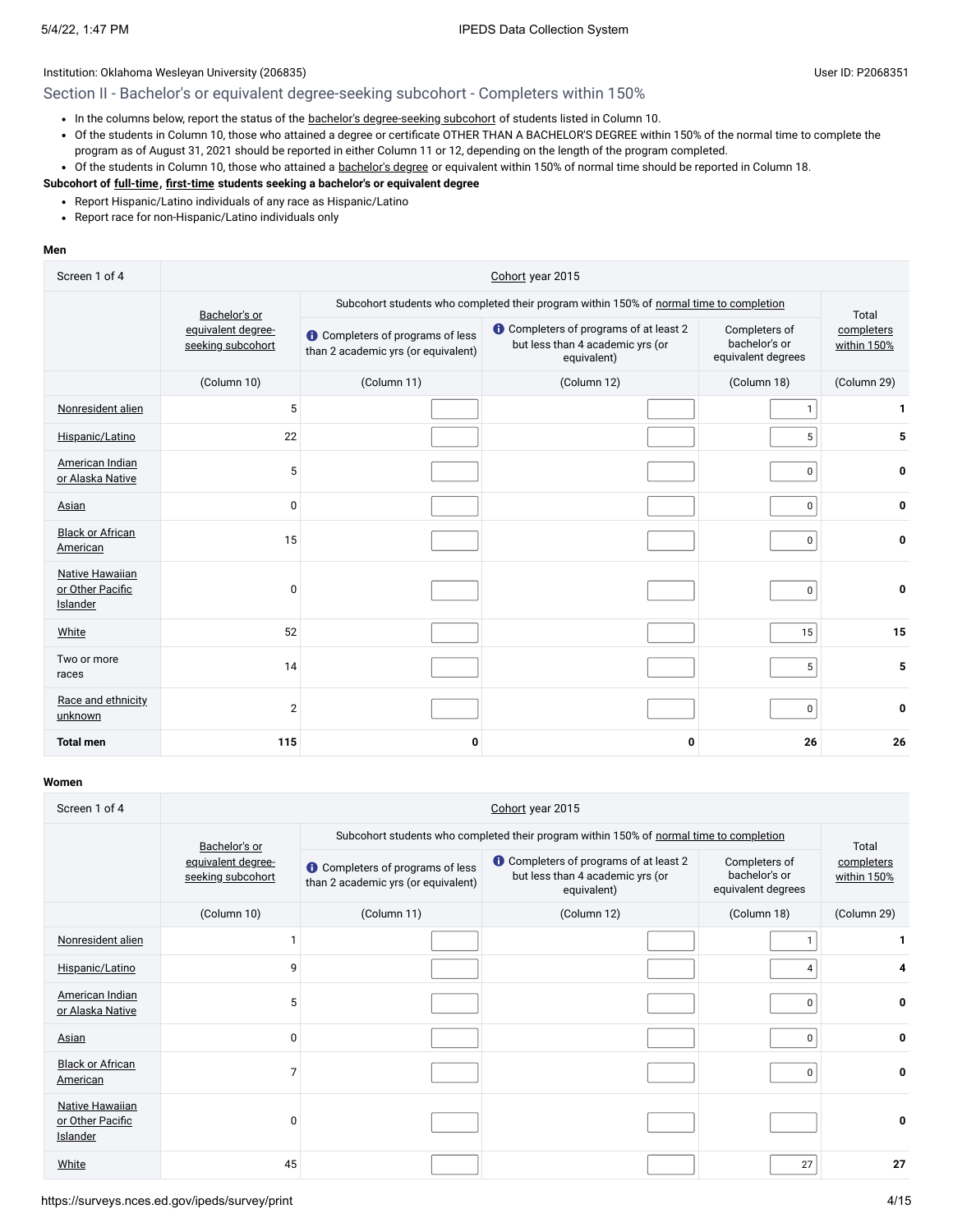# 5/4/22, 1:47 PM **IPEDS** Data Collection System

| Two or more<br>races          |     |   |    | 4  |
|-------------------------------|-----|---|----|----|
| Race and ethnicity<br>unknown |     |   |    | 0  |
| <b>Total women</b>            | 74  | 0 | 36 | 36 |
|                               |     |   |    |    |
| Total men +<br>women          | 189 | 0 | 62 | 62 |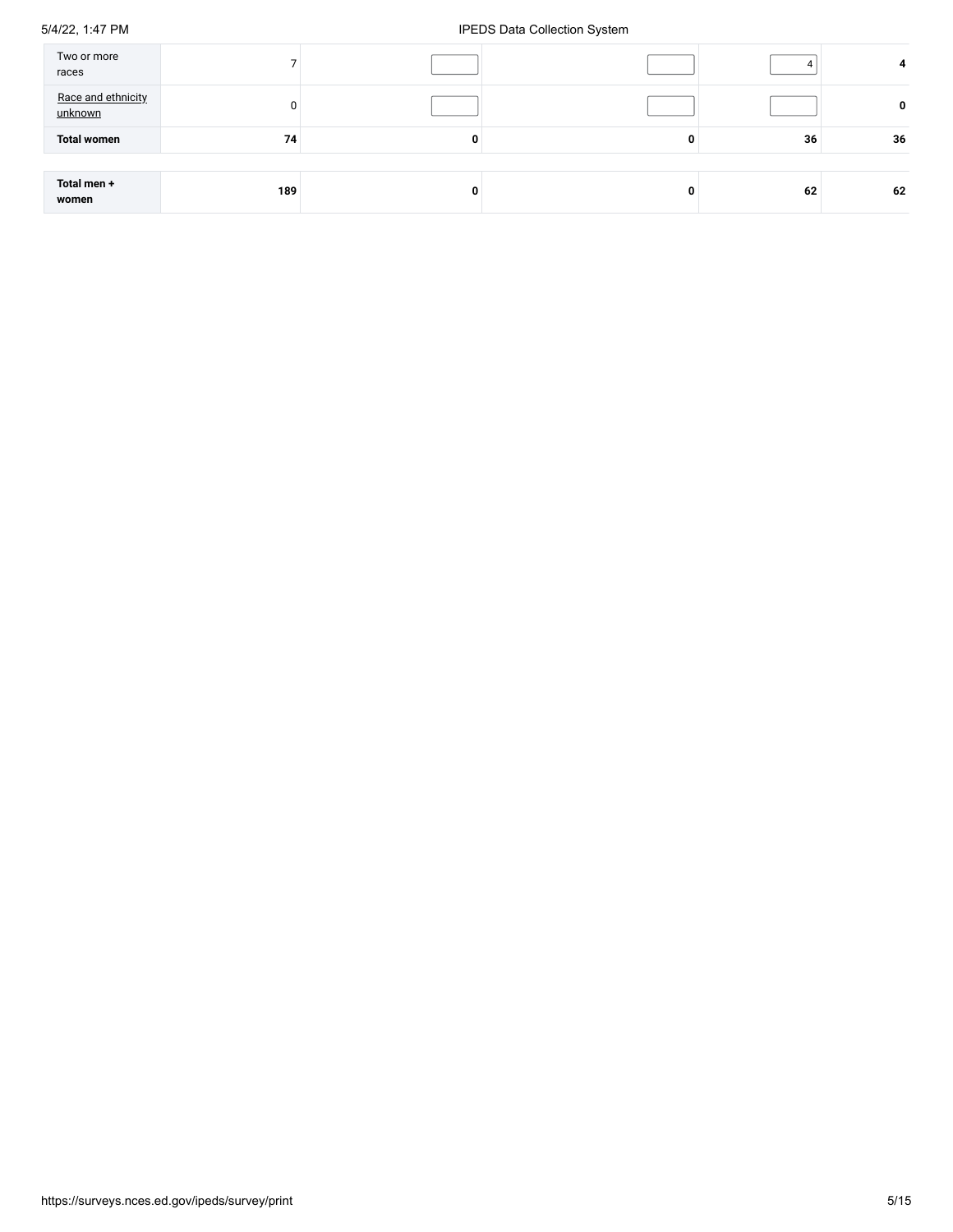# Section II - Bachelor's completers by length of time to degree

Those students in the bachelor's or equivalent [degree-seeking](javascript:openglossary(79)) subcohort who attained a [bachelor's](javascript:openglossary(77)) degree or equivalent within 150% of normal time to [completion,](javascript:openglossary(421)) as reported on the previous screen, are listed in Column 18. In Column 19, report the number of these students who earned a bachelor's degree in 4 years. In Column 20, report the number of these students who earned a bachelor's degree in 5 years. Column 21 will be calculated for you.

# **Subcohort of [full-time](javascript:openglossary(259)), [first-time](javascript:openglossary(241)) students seeking a bachelor's or equivalent degree**

- Report Hispanic/Latino individuals of any race as Hispanic/Latino
- Report race for non-Hispanic/Latino individuals only

# **Men**

| Screen 2 of 4                                | Cohort year 2015                                      |                                |                                              |                                                                      |                                      |  |
|----------------------------------------------|-------------------------------------------------------|--------------------------------|----------------------------------------------|----------------------------------------------------------------------|--------------------------------------|--|
|                                              | Bachelor's or equivalent degree-<br>seeking subcohort | Completed bachelor's<br>degree |                                              | Subcohort students who attained a bachelor's degree or<br>equivalent |                                      |  |
|                                              |                                                       | or equivalent within<br>150%   | Completed the<br>program in<br>4 yrs or less | Completed the<br>program in<br>5 yrs                                 | Completed the<br>program in<br>6 yrs |  |
|                                              | (Column 10)                                           | (Column 18)                    | (Column 19)                                  | (Column 20)                                                          | (Column 21)                          |  |
| Nonresident alien                            | 5                                                     | $\mathbf{1}$                   | $\mathbf 0$                                  | 1                                                                    | 0                                    |  |
| Hispanic/Latino                              | 22                                                    | 5                              | $\overline{4}$                               | $\mathbf{1}$                                                         | 0                                    |  |
| American Indian or Alaska<br><b>Native</b>   | 5                                                     | 0                              | $\mathbf 0$                                  |                                                                      | 0                                    |  |
| Asian                                        | $\Omega$                                              | 0                              |                                              |                                                                      | 0                                    |  |
| <b>Black or African American</b>             | 15                                                    | 0                              | $\Omega$                                     |                                                                      | 0                                    |  |
| Native Hawaiian or Other<br>Pacific Islander | $\mathbf 0$                                           | 0                              |                                              |                                                                      | 0                                    |  |
| White                                        | 52                                                    | 15                             | 15                                           |                                                                      | 0                                    |  |
| Two or more races                            | 14                                                    | 5                              | $\overline{2}$                               | 3                                                                    | 0                                    |  |
| Race and ethnicity unknown                   | $\overline{2}$                                        | 0                              | $\mathbf 0$                                  |                                                                      | 0                                    |  |
| <b>Total men</b>                             | 115                                                   | 26                             | 21                                           | 5                                                                    | 0                                    |  |

| Screen 2 of 4                                | Cohort year 2015                 |                                |                                                                      |                                      |                                      |  |
|----------------------------------------------|----------------------------------|--------------------------------|----------------------------------------------------------------------|--------------------------------------|--------------------------------------|--|
|                                              | Bachelor's or equivalent degree- | Completed bachelor's<br>degree | Subcohort students who attained a bachelor's degree or<br>equivalent |                                      |                                      |  |
|                                              | seeking subcohort                | or equivalent within<br>150%   | Completed the<br>program in<br>4 yrs or less                         | Completed the<br>program in<br>5 yrs | Completed the<br>program in<br>6 yrs |  |
|                                              | (Column 10)                      | (Column 18)                    | (Column 19)                                                          | (Column 20)                          | (Column 21)                          |  |
| Nonresident alien                            |                                  | $\mathbf{1}$                   | $\mathbf{1}$                                                         |                                      | 0                                    |  |
| Hispanic/Latino                              | 9                                | 4                              | $\overline{4}$                                                       |                                      | $\mathbf{0}$                         |  |
| American Indian or Alaska<br><b>Native</b>   | 5                                | 0                              | $\mathbf 0$                                                          |                                      | 0                                    |  |
| Asian                                        | $\mathbf 0$                      | 0                              | $\mathbf 0$                                                          |                                      | 0                                    |  |
| <b>Black or African American</b>             | 7                                | $\Omega$                       | $\mathbf 0$                                                          |                                      | 0                                    |  |
| Native Hawaiian or Other<br>Pacific Islander | $\Omega$                         |                                |                                                                      |                                      | 0                                    |  |
| White                                        | 45                               | 27                             | 27                                                                   |                                      | $\mathbf{0}$                         |  |
| Two or more races                            | 7                                | $\overline{4}$                 | 4                                                                    |                                      | 0                                    |  |
| Race and ethnicity unknown                   | $\Omega$                         |                                |                                                                      |                                      | 0                                    |  |
| <b>Total women</b>                           | 74                               | 36                             | 36                                                                   | 0                                    | 0                                    |  |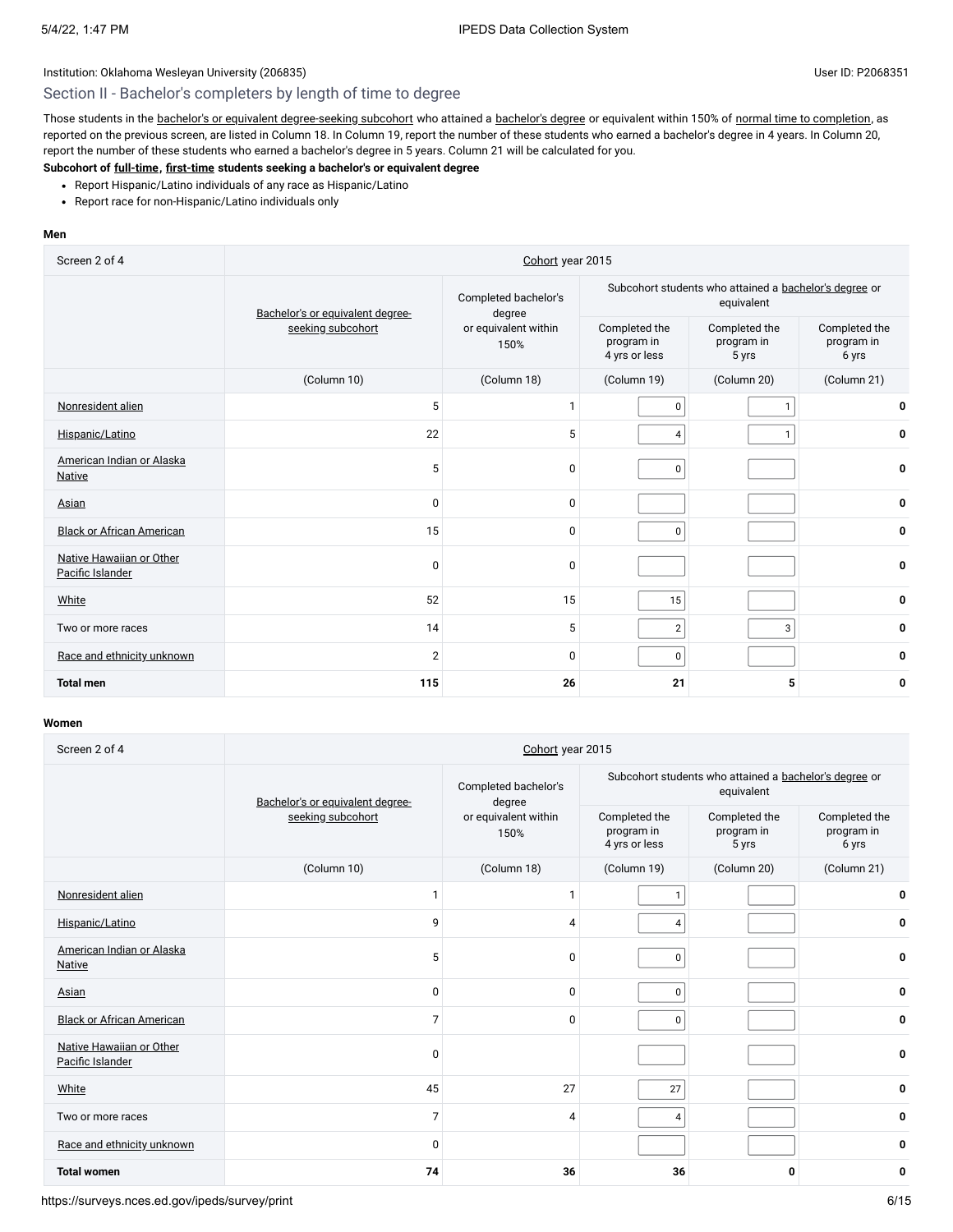| women<br>Total<br>ı men | 189<br>. . |  |  |
|-------------------------|------------|--|--|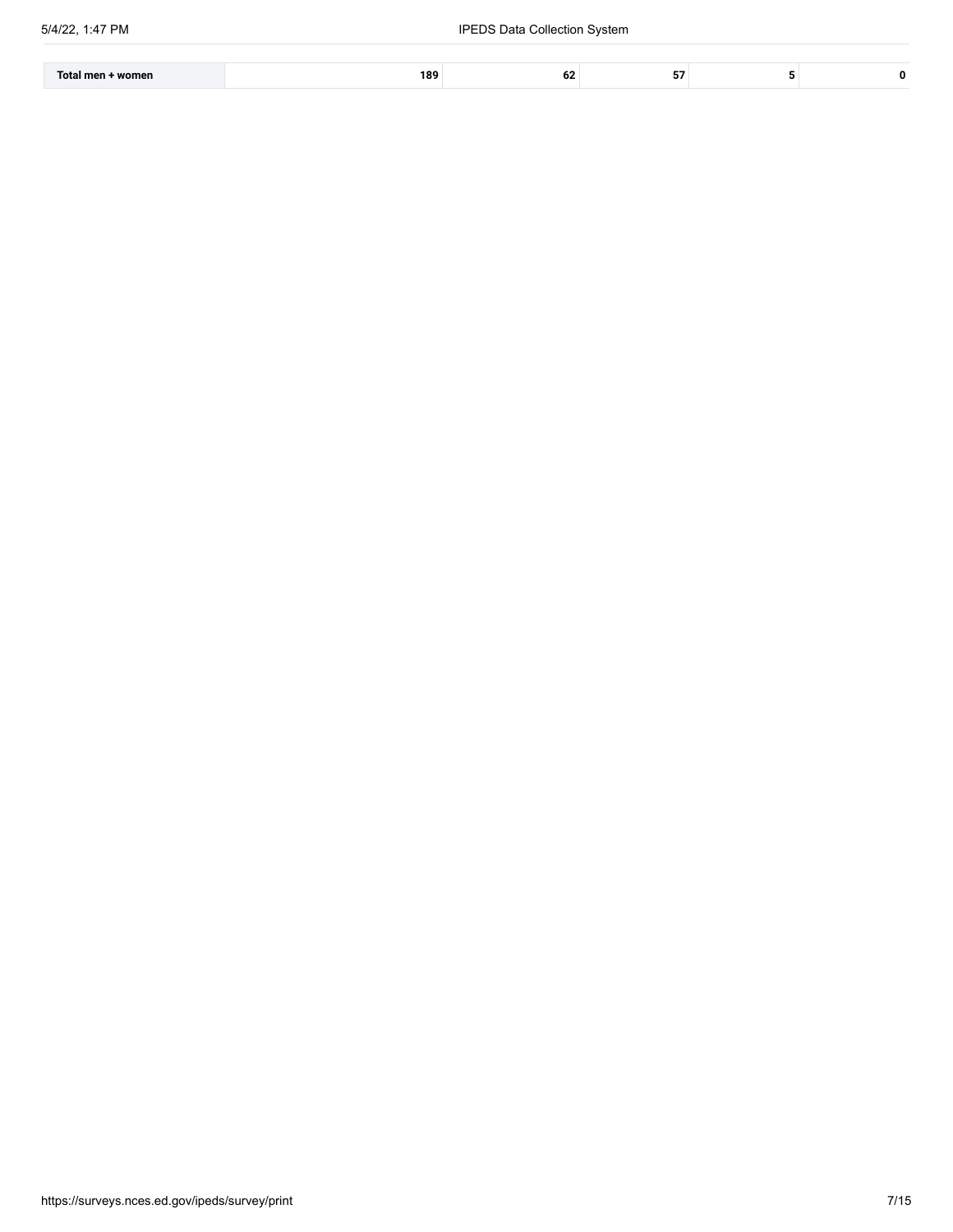# Section II - Bachelor's or equivalent degree-seeking subcohort - Transfers/exclusions

- In the columns below, report the status of those students in the BACHELOR'S OR EQUIVALENT [DEGREE-SEEKING SUBCOHORT](javascript:openglossary(79)) listed in Column 10 who did not complete a program within 150% of normal time to [completion.](javascript:openglossary(421))
- Report [transfers-out](javascript:openglossary(657)) who did not complete a program in Column 30. If the mission of your institution includes providing substantial preparation for students to enroll in another eligible institution WITHOUT having completed a program, you must report transfer-out data in Column 30. A school is required to report only on those students that the school knows have transferred to another eligible institution. A school must document that the student actually transferred. If it is not part of your mission, you may report transfer-out data if you wish.
- Report eligible [exclusions](javascript:openglossary(207)) from the subcohort in Column 45. The ONLY allowable categories for this column are: Students who died or became permanently disabled Students who left school to serve in the armed forces (or have been called up to active duty) Students who left school to serve with a foreign aid service of the Federal Government Students who left school to serve on an official church mission
- Column 52 [No longer enrolled] will be calculated for you. This includes students who have dropped out as well as those who completed in greater than 150% of normal time.
- If you do not have any values to report in either Column 30, 45, or 51, you must enter at least one zero in a field on this screen to continue.

#### **Subcohort of [full-time](javascript:openglossary(259)), [first-time](javascript:openglossary(241)) students seeking a bachelor's or equivalent degree**

- Report Hispanic/Latino individuals of any race as Hispanic/Latino
- Report race for non-Hispanic/Latino individuals only

#### **Men**

| Screen 3 of 4                                | Cohort year 2015                                           |                                    |                                |                     |                   |                       |
|----------------------------------------------|------------------------------------------------------------|------------------------------------|--------------------------------|---------------------|-------------------|-----------------------|
|                                              | Bachelor's or<br>equivalent<br>degree-seeking<br>subcohort | Total<br>completers<br>within 150% | Total transfer-out<br>students | Total<br>exclusions | Still<br>enrolled | No longer<br>enrolled |
|                                              | (Column 10)                                                | (Column 29)                        | (Column 30)                    | (Column 45)         | (Column 51)       | (Column 52)           |
| Nonresident alien                            | 5                                                          | $\mathbf{1}$                       | 3                              |                     |                   | 1                     |
| Hispanic/Latino                              | 22                                                         | 5                                  | $\overline{7}$                 |                     |                   | 10                    |
| American Indian or Alaska Native             | 5                                                          | $\mathbf 0$                        | 5                              |                     |                   | 0                     |
| Asian                                        | $\mathbf 0$                                                | 0                                  |                                |                     |                   | 0                     |
| <b>Black or African American</b>             | 15                                                         | $\mathbf 0$                        | 9                              |                     |                   | 6                     |
| Native Hawaiian or Other Pacific<br>Islander | $\mathbf 0$                                                | $\mathbf 0$                        |                                |                     |                   | 0                     |
| White                                        | 52                                                         | 15                                 | 20                             |                     |                   | 17                    |
| Two or more races                            | 14                                                         | 5                                  | 4                              |                     |                   | 5                     |
| Race and ethnicity unknown                   | $\overline{2}$                                             | $\mathbf 0$                        | $\mathbf{1}$                   |                     |                   | 1                     |
| <b>Total men</b>                             | 115                                                        | 26                                 | 49                             | 0                   | 0                 | 40                    |

#### **Women**

| Screen 3 of 4                                |                                                            |                                    | Cohort year 2015               |                     |                   |                       |
|----------------------------------------------|------------------------------------------------------------|------------------------------------|--------------------------------|---------------------|-------------------|-----------------------|
|                                              | Bachelor's or<br>equivalent<br>degree-seeking<br>subcohort | Total<br>completers<br>within 150% | Total transfer-out<br>students | Total<br>exclusions | Still<br>enrolled | No longer<br>enrolled |
|                                              | (Column 10)                                                | (Column 29)                        | (Column 30)                    | (Column 45)         | (Column 51)       | (Column 52)           |
| Nonresident alien                            |                                                            |                                    | $\mathbf 0$                    |                     |                   | 0                     |
| Hispanic/Latino                              | 9                                                          | 4                                  | $\overline{2}$                 |                     |                   | 3                     |
| American Indian or Alaska Native             | 5                                                          | $\Omega$                           | $\overline{2}$                 |                     |                   | 3                     |
| Asian                                        | 0                                                          | 0                                  |                                |                     |                   | 0                     |
| <b>Black or African American</b>             | $\overline{7}$                                             | 0                                  | 3                              |                     |                   | 4                     |
| Native Hawaiian or Other Pacific<br>Islander | 0                                                          | 0                                  |                                |                     |                   | 0                     |

https://surveys.nces.ed.gov/ipeds/survey/print 8/15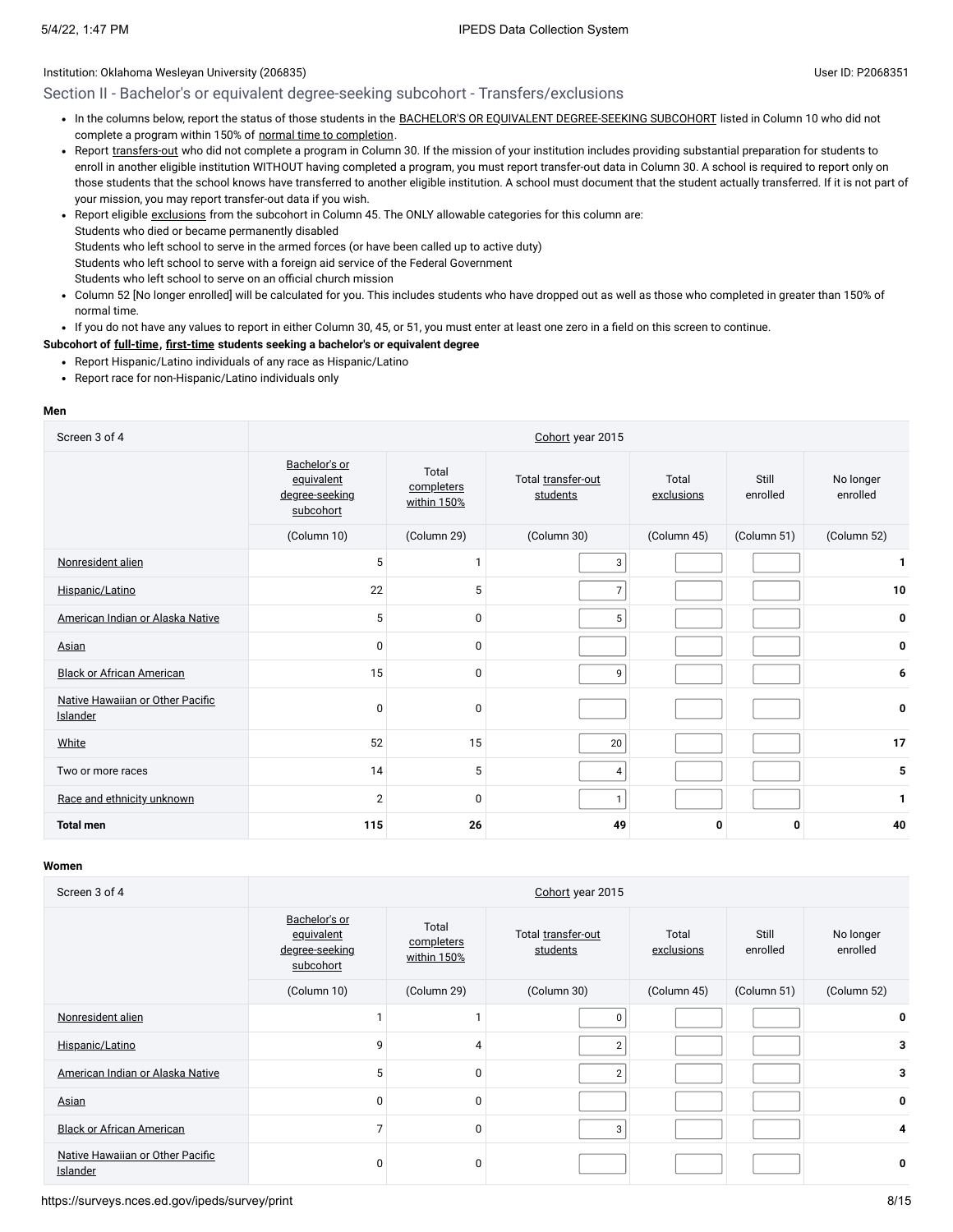# 5/4/22, 1:47 PM **IPEDS Data Collection System**

| White<br>Two or more races | 45  | 27 |    |   |                   | 9  |
|----------------------------|-----|----|----|---|-------------------|----|
| Race and ethnicity unknown |     |    |    |   |                   | 0  |
| <b>Total women</b>         | 74  | 36 | 18 | 0 | 0                 | 20 |
|                            |     |    |    |   |                   |    |
| Total men + women          | 189 | 62 | 67 | 0 | $\triangledown$ 0 | 60 |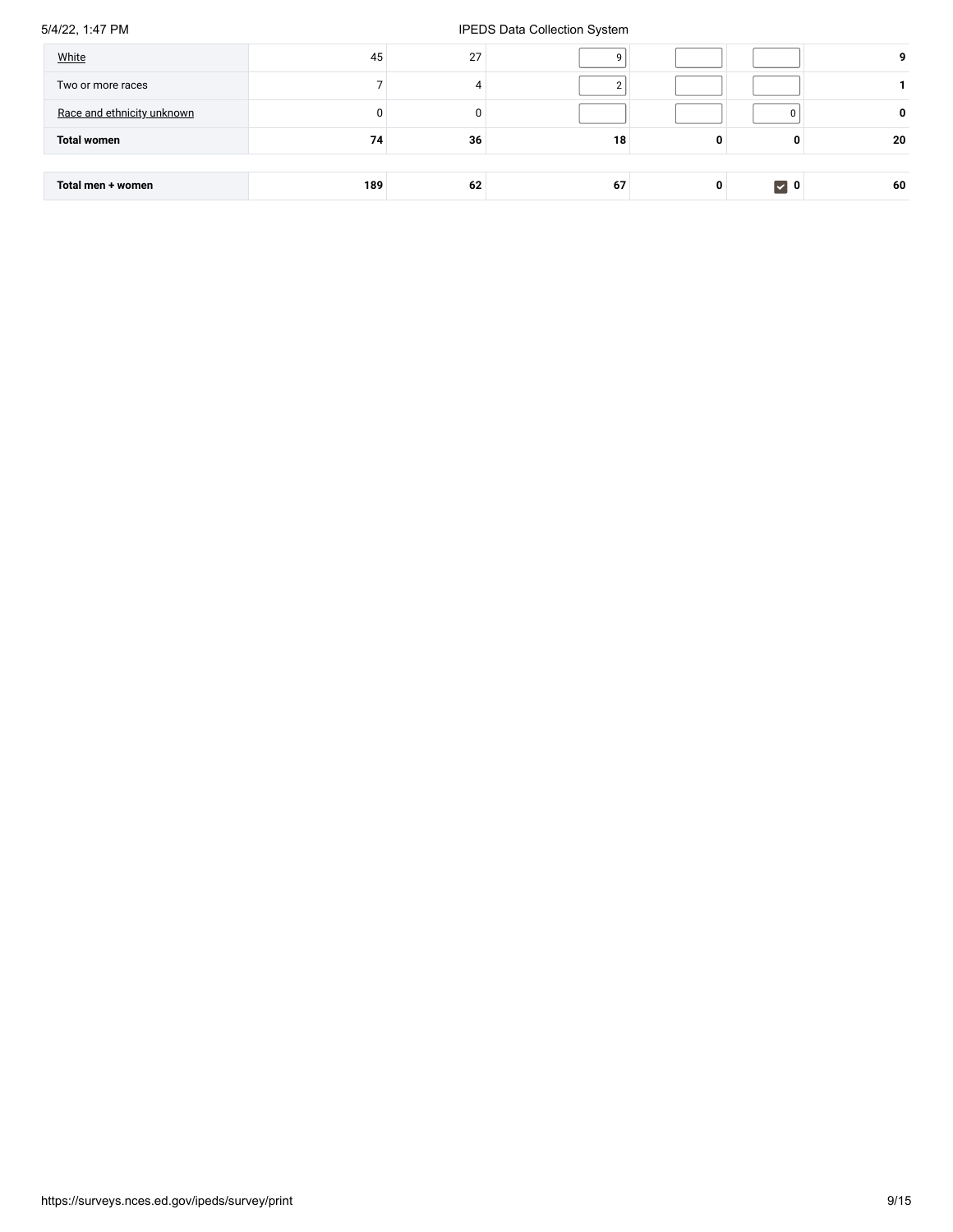Section II - Bachelor's or equivalent degree-seeking cohort - Pell recipients and a recipients of a subsidized Direct Loan who did not receive a Pell Grant

# **For each subcohort, report the number of students in the cohort, total exclusions for the cohort, the number of students that completed a bachelor's or equivalent degree within 150% of normal time to completion, and the total completers within 150%.**

Recipients of a Pell Grant and Recipients of a Direct Subsidized Loan that did not receive a Pell Grant are **mutually exclusive**, that is, if a student is in one cohort, they cannot be in the other cohort.

- The total of these 2 subcohorts must be less than the Bachelor's or equivalent degree-seeking cohort

# **Subcohort of [full-time](javascript:openglossary(259)), [first-time](javascript:openglossary(241)) students seeking a bachelor's or equivalent degree**

| Screen 4 of 4 |                                                                                                    | Cohort year 2015                |                  |                                                                |                                 |  |
|---------------|----------------------------------------------------------------------------------------------------|---------------------------------|------------------|----------------------------------------------------------------|---------------------------------|--|
|               |                                                                                                    | Number of students<br>in cohort | Total exclusions | Completed<br>bachelor's degree<br>or equivalent<br>within 150% | Total completers<br>within 150% |  |
|               |                                                                                                    | (Column 10)                     | (Column 45)      | (Column 18)                                                    | (Column 29)                     |  |
|               | Bachelor's or equivalent degree-seeking cohort                                                     | 189                             | 0                | 62                                                             | 62                              |  |
|               | Recipients of a Pell Grant (within entering year)                                                  | 84                              |                  | 22                                                             | 22                              |  |
|               | Recipients of a Direct Subsidized Loan (within entering year) that did<br>not receive a Pell Grant | 51                              |                  | 17                                                             | 17                              |  |
|               | Did not receive either a Pell Grant or Direct Subsidized Loan (within<br>entering year)            | 54                              | 0                | 23                                                             | 23                              |  |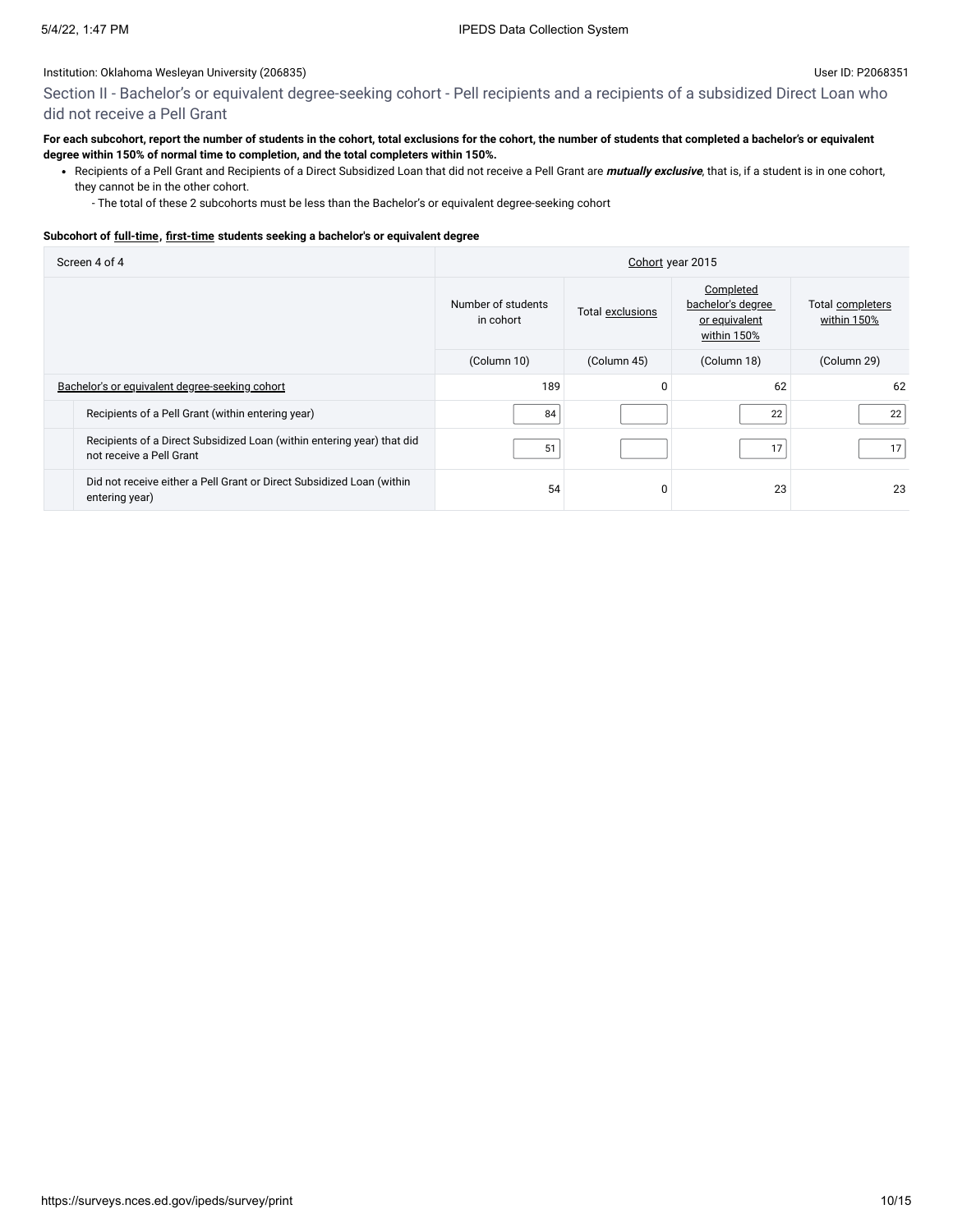# Institution: Oklahoma Wesleyan University (206835) User ID: P2068351 Graduation and transfer-out rates

# **Calculation of graduation and transfer-out rates**

| Screen 1 of 2                                          | Cohort year 2015       |                   |
|--------------------------------------------------------|------------------------|-------------------|
|                                                        | <b>Graduation rate</b> | Transfer-out rate |
| Overall Rates (will be displayed on College Navigator) | 33                     | 35                |
| Men                                                    | 23                     | 43                |
| Women                                                  | 49                     | 24                |

#### **Graduation rates displayed below in bold italics will be displayed on College Navigator**

| Graduation rates for students pursuing bachelor's or equivalent degrees |                        |                        |                        |
|-------------------------------------------------------------------------|------------------------|------------------------|------------------------|
|                                                                         | 4 year graduation rate | 5 year graduation rate | 6 year graduation rate |
| Men                                                                     | 18                     | 23                     | 23                     |
| Women                                                                   | 49                     | 49                     | 49                     |
|                                                                         |                        |                        |                        |
| Total (men and women)                                                   | 30                     | 33                     | 33                     |
| Nonresident alien                                                       | 17                     | 33                     | 33                     |
| Hispanic/Latino                                                         | 26                     | 29                     | 29                     |
| American Indian or Alaska Native                                        | 0                      | $\mathbf 0$            | 0                      |
| Asian                                                                   |                        |                        |                        |
| <b>Black or African American</b>                                        | 0                      | 0                      | 0                      |
| Native Hawaiian or Other Pacific Islander                               |                        |                        |                        |
| White                                                                   | 43                     | 43                     | 43                     |
| Two or more races                                                       | 29                     | 43                     | 43                     |
| Race and ethnicity unknown                                              | 0                      | 0                      | 0                      |

# **Do you wish to provide additional context notes?**

No  $\bigcap$ You may use the box below to provide additional context for the data you have reported above. Context notes will be posted on the College Navigator website. Therefore, you should write all context notes using proper grammar (e.g., complete sentences with punctuation) and common language that can be easily understood by students and parents (e.g., spell out acronyms).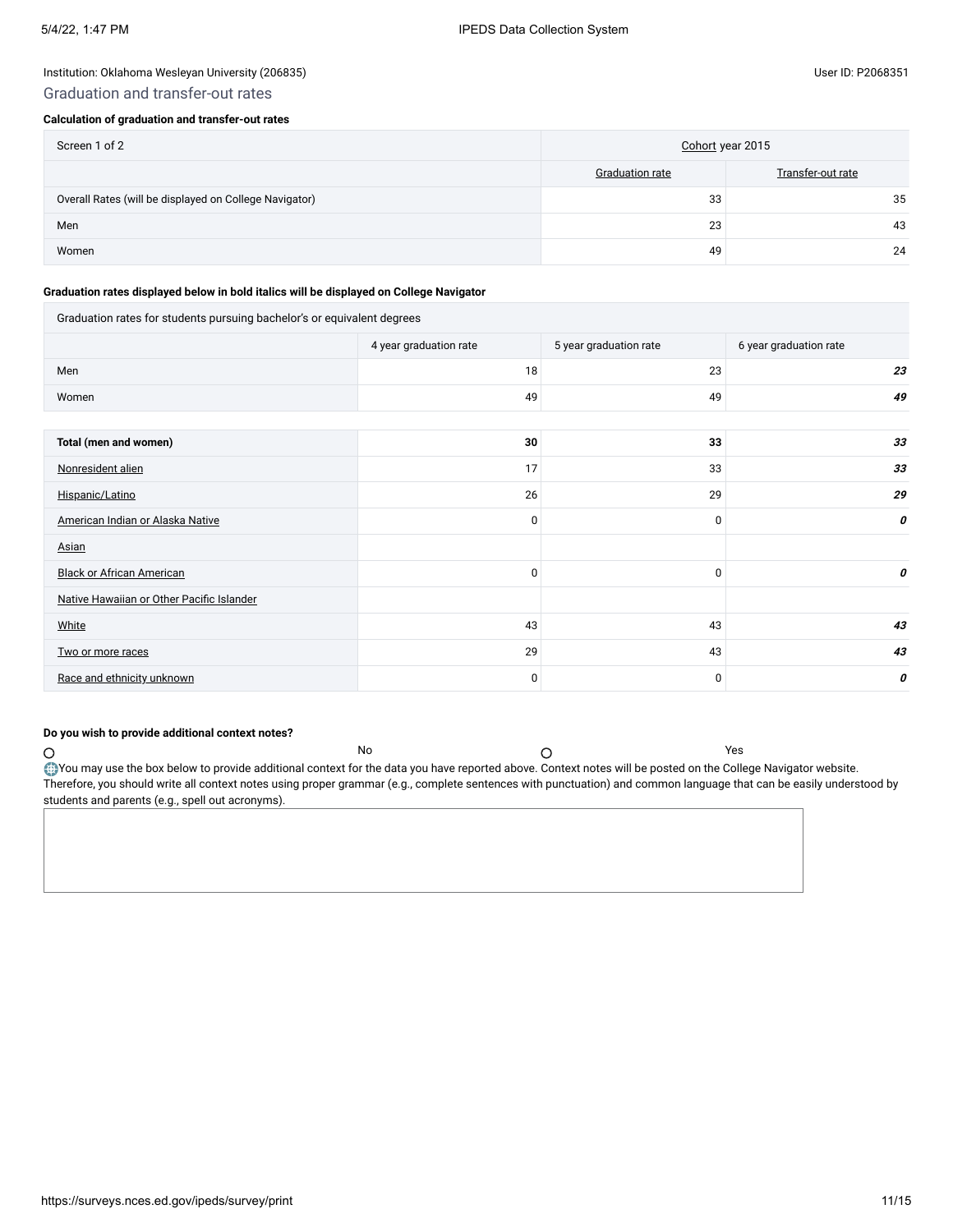# Institution: Oklahoma Wesleyan University (206835) **West Accord 2008** User ID: P2068351

# 4-year average rates

# **4-year average rates**

Screen 2 of 2

|                              | 2012 | 2013 | 2014 | 2015             | 4-year Total |
|------------------------------|------|------|------|------------------|--------------|
| Adjusted cohort              | 69   | 94   | 98   | 115 <sub>1</sub> | 376          |
| Total completers within 150% | 22   | 31   | 23   | 26               | 102          |
| Total transfer-out students  | 22   |      |      | 49               | 71           |

# **Women**

|                              | 2012 | 2013 | 2014 | 2015 | 4-year Total |
|------------------------------|------|------|------|------|--------------|
| Adjusted cohort              | 70   | 83   | 88   | 74   | 315          |
| Total completers within 150% | 31   | 38   | 44   | 36   | 149          |
| Total transfer-out students  | 12   |      |      | 18   | 30           |

# **Total (men and women)**

|                                                                                | 2012 | 2013 | 2014 | 2015 | 4-year Total |
|--------------------------------------------------------------------------------|------|------|------|------|--------------|
| Adjusted cohort                                                                | 139  | 177  | 186  | 189  | 691          |
| Total completers within 150%                                                   | 53   | 69   | 67   | 62   | 251          |
| Total transfer-out students                                                    | 34   | 0    | 0    | 67   | 101          |
|                                                                                |      |      |      |      |              |
| 4-year average Student Right-to-Know completion or graduation rate calculation |      |      |      |      | 36           |
| (Total Completers within 150% / Adjusted Cohort)                               |      |      |      |      |              |
|                                                                                |      |      |      |      |              |
| 4-year average Student Right-to-Know transfer-out rate calculation             |      |      |      |      | 15           |
| (Total Transfer-out Students / Adjusted Cohort)                                |      |      |      |      |              |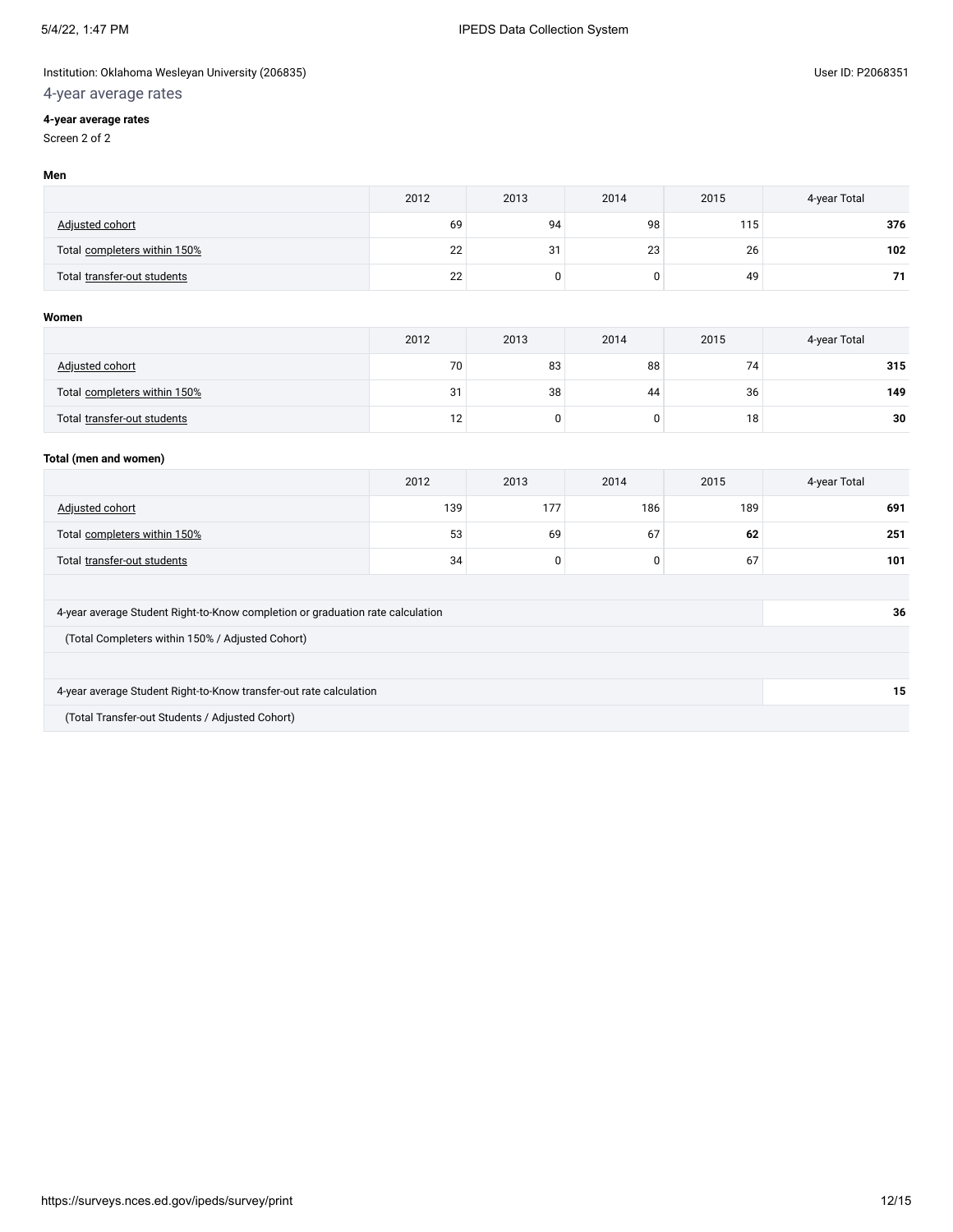# Prepared by

# **Prepared by**

Reporting Reminders:

- The name of the preparer is being collected so that we can follow up with the appropriate person in the event that there are questions concerning the data.
- The Keyholder will be copied on all email correspondence to other preparers.
- The time it took to prepare this component is being collected so that we can continue to improve our estimate of the reporting burden associated with IPEDS.
- Please include in your estimate the time it took for you to review instructions, query and search data sources, complete and review the component, and submit the data through the Data Collection System.
- Thank you for your assistance.

|            | This survey component was prepared by: |                          |                   |
|------------|----------------------------------------|--------------------------|-------------------|
| $_{\odot}$ | Keyholder                              | <b>SFA Contact</b>       | <b>HR Contact</b> |
|            | <b>Finance Contact</b>                 | Academic Library Contact | Other             |
|            | Name:   Kandi Molder                   |                          |                   |
|            | Email:   kmolder@okwu.edu              |                          |                   |
|            |                                        |                          |                   |

How many staff from your institution only were involved in the data collection and reporting process of this survey component?

1.00 Number of Staff (including yourself)

How many hours did you and others from your institution only spend on each of the steps below when responding to this survey component? Exclude the hours spent collecting data for state and other reporting purposes.

| Staff member  | <b>Collecting Data Needed</b> | Revising Data to Match<br><b>IPEDS Requirements</b> | <b>Entering Data</b> | Revising and Locking Data |
|---------------|-------------------------------|-----------------------------------------------------|----------------------|---------------------------|
| Your office   | .00<br>hours                  | hours<br>2.00                                       | hours<br>3.00        | hours                     |
| Other offices | hours                         | hours                                               | hours                | hours                     |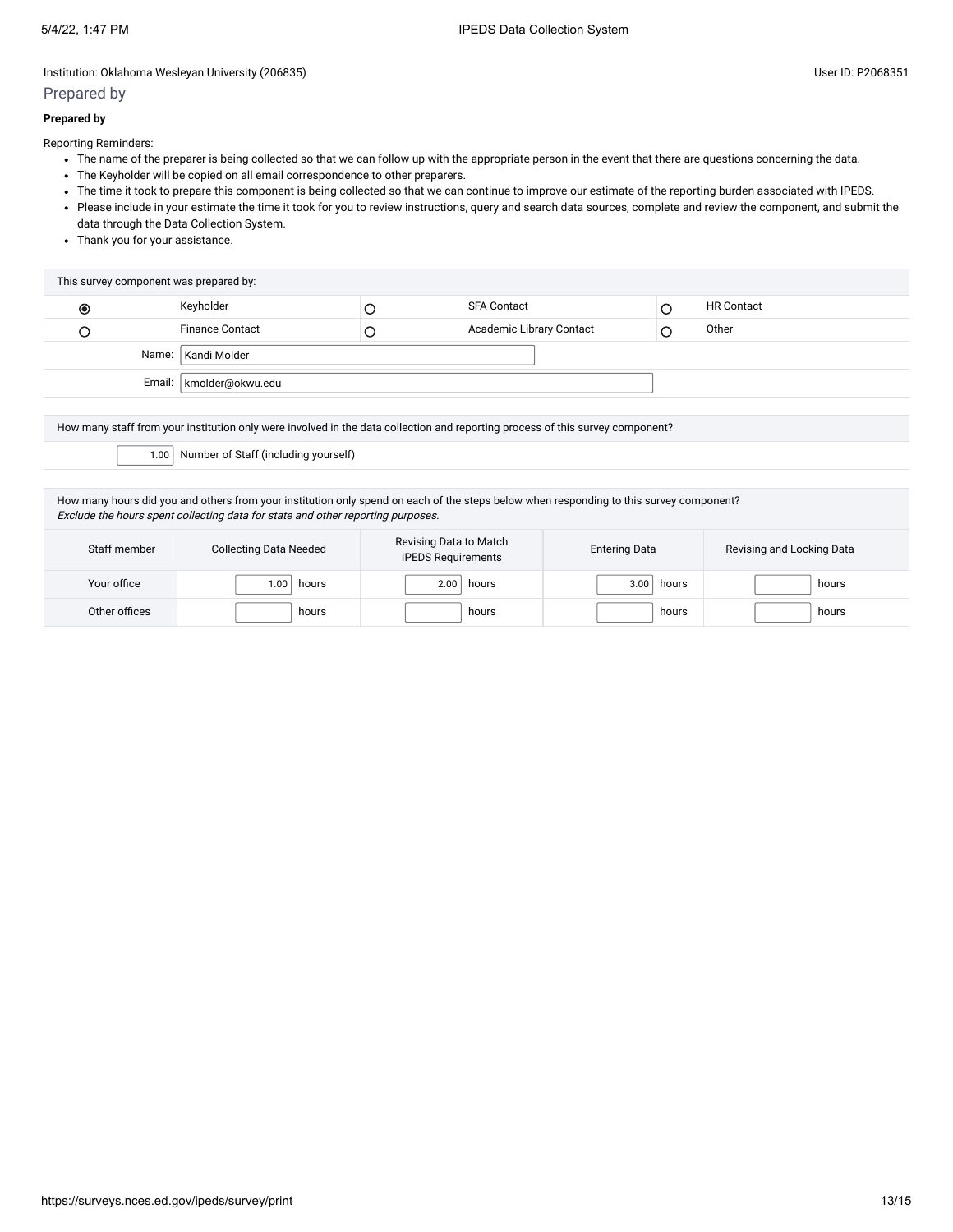# Summary

# **2021 IPEDS Graduation Rate Component Data Summary**

IPEDS collects important information regarding your institution. All data reported in IPEDS survey components become available in the IPEDS Data Center and appear as aggregated data in various Department of Education reports. Additionally, some of the reported data appears specifically for your institution through the College Navigator website and is included in your institution's Data Feedback Report (DFR). The purpose of this summary is to provide you an opportunity to view some of the data that, when accepted through the IPEDS quality control process, will appear on the College Navigator website and/or your DFR. College Navigator is updated approximately three months after the data collection period closes and Data Feedback Reports will be available through the Data [Center](https://nces.ed.gov/ipeds/use-the-data) and sent to your institution's CEO in November 2021.

Please review your data for accuracy. If you have questions about the data displayed below after reviewing the data reported on the survey screens, please contact the IPEDS Help Desk at: 1-877-225-2568 or [ipedshelp@rti.org.](mailto:ipedshelp@rti.org)

| <b>Overall Graduation Rate</b>                           |     |
|----------------------------------------------------------|-----|
| <b>Graduation Rate</b>                                   | 33% |
| Total number of students in the Adjusted Cohort          | 189 |
| Total number of completers within 150% of normal time    | 62  |
|                                                          |     |
|                                                          |     |
| <b>Overall Transfer-out Rate</b>                         |     |
| <b>Transfer-out Rate</b>                                 | 35% |
| Total number of students in the Adjusted Cohort          | 189 |
| Total number of transfers-out within 150% of normal time | 67  |

| <b>Graduation Rate for students pursuing Bachelor's Degrees</b>            |     |  |  |  |
|----------------------------------------------------------------------------|-----|--|--|--|
| <b>Graduation Rate for Bachelor's Cohort</b>                               | 33% |  |  |  |
| Total number of students in the Adjusted Cohort                            | 189 |  |  |  |
| Total number of bachelor's degree completers within 150% of normal<br>time | 62  |  |  |  |